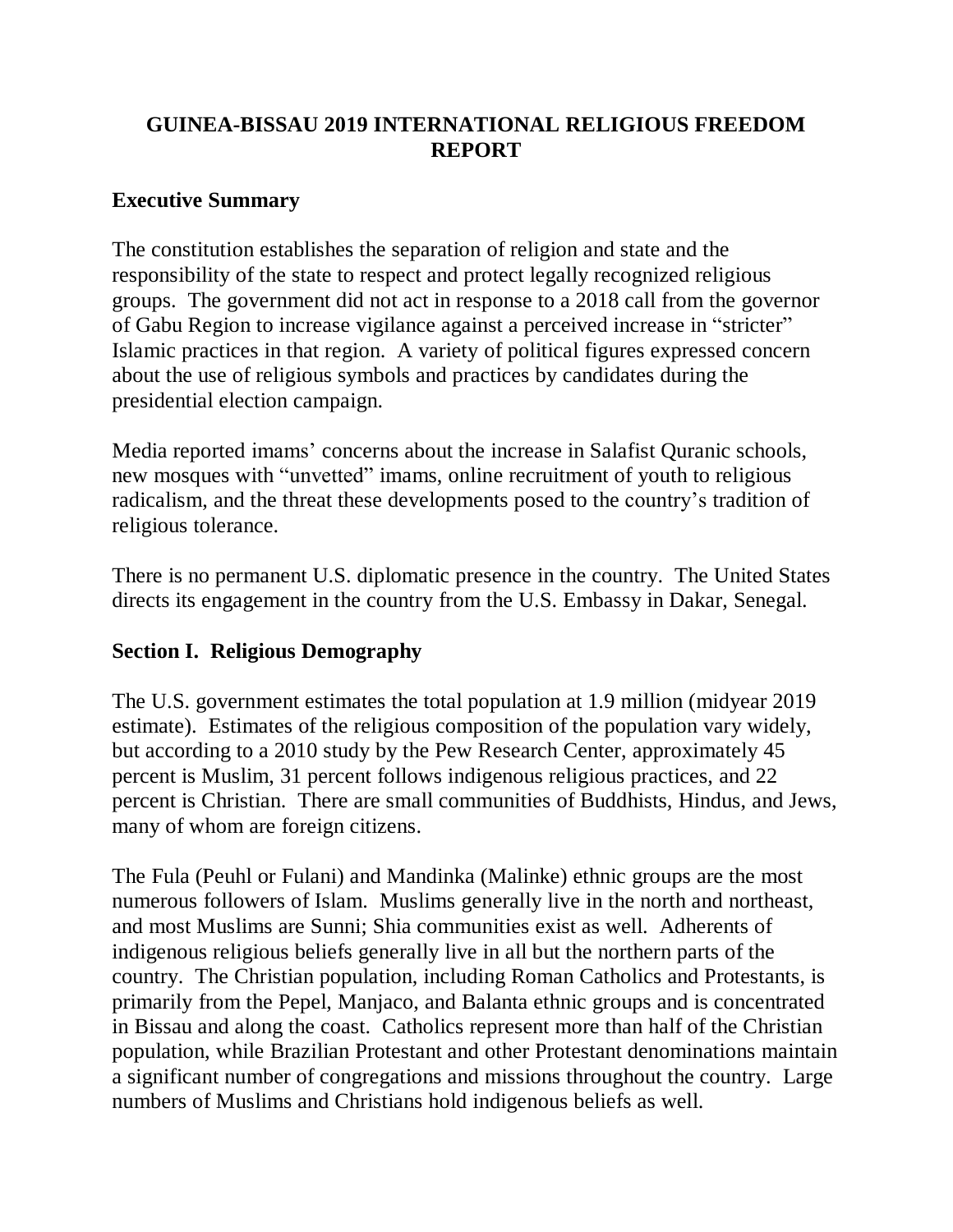# **Section II. Status of Government Respect for Religious Freedom**

### **Legal Framework**

The constitution stipulates the state shall be separate from religious institutions and shall respect and protect legally recognized religious groups whose activities shall be subject to the law. It holds freedom of conscience and religion as inviolable, even if the state declares a state of siege, and provides for freedom of worship as long as it does not violate the fundamental principles cited in the constitution. It establishes that all citizens are equal under the law with the same rights and obligations, irrespective of their religion. Political parties and labor unions are barred from affiliating with a particular religious group. The constitution recognizes the freedom of religious groups to teach their faith.

The government requires religious groups to obtain licenses. The formal process, which is not often followed, entails providing the name, location, type, and size of the organization to the Ministry of Justice. Under the law, religious groups are recognized as associations and benefit from tax exemptions.

In accordance with the constitution, there is no religious instruction in public schools. The Ministry of Education regulates and enforces the decree against religious teaching in public schools. There are some private schools operated by religious groups.

The country is a party to the International Covenant on Civil and Political Rights.

#### **Government Practices**

As of year's end, the government did not act on the October 2018 request by the governor of Gabu for increased central government vigilance over activities associated with what he called stricter Islamic practices, such as women wearing full-face veils in public. The governor said these practices increased due to the influence of immigrants from the Republic of Guinea.

During the presidential election campaign in November, political leaders expressed concerns in the media about the use of religious symbols and practices by candidates. One candidate used the image of a turban traditionally worn by Muslim clerics as a symbol of his campaign. Another candidate held a campaign event that was opened by an imam reciting the Quran.